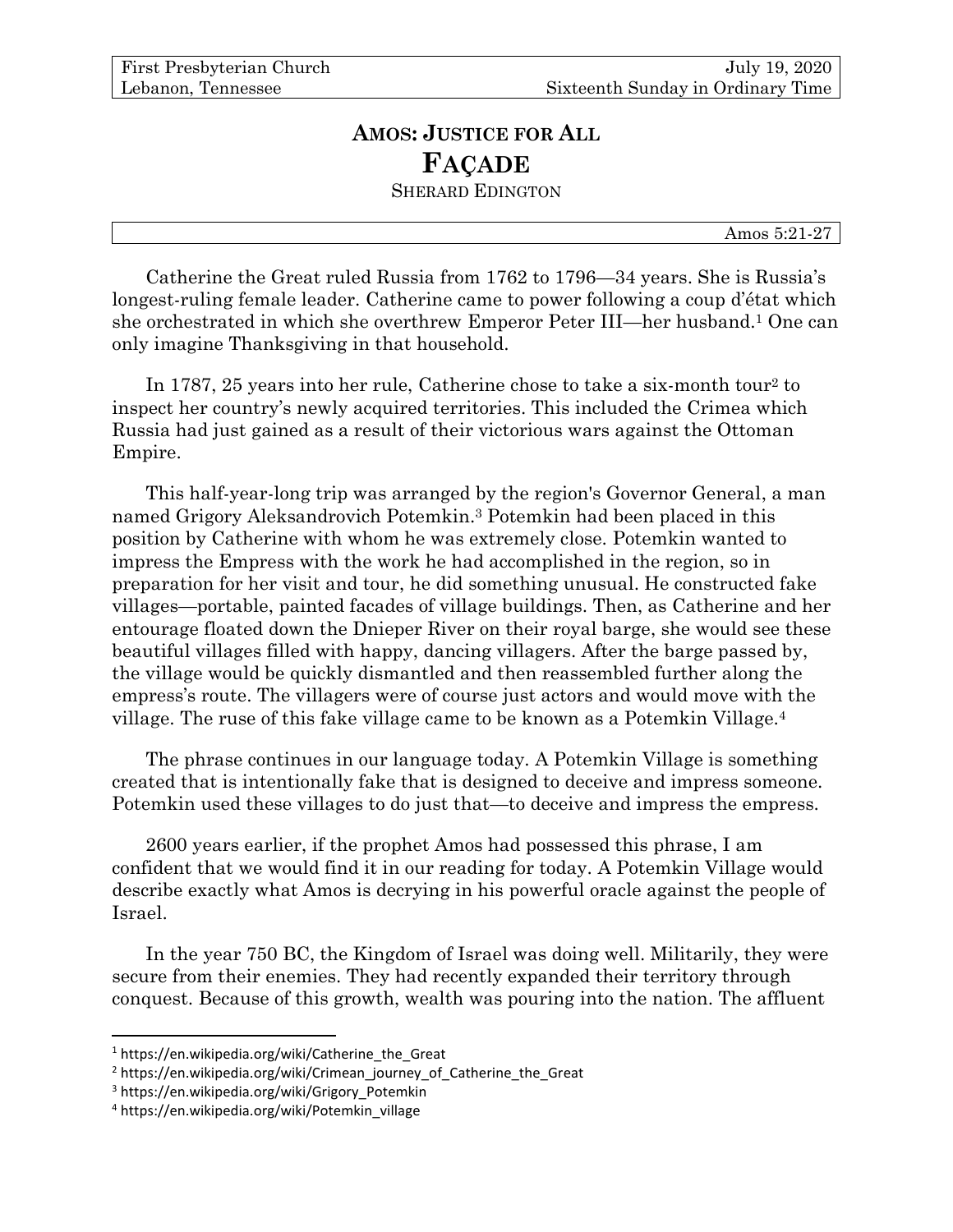## Façade 071920.docx

and the powerful were living 'high on the hog.' It is into this situation that Amos arrives with his message denouncing the lifestyles of Israel's rich and famous.

Amos was not a professional, full-time prophet. He was a shepherd and a farmer from the village of Tekoa. Tekoa was located in the southern kingdom of Judah—a separate country from Israel. Amos felt the call of God to travel north to Israel's capital city, Samaria, and deliver God's word to the people there.

In Israel, Amos presents a long list of indictments against the wealthy and powerful of the kingdom. Amos does not see Israel as a nation reveling in prosperity. Rather, he sees a country awash in rot and decay. Amos spotlights the bribery of judges, the abuse of the poor, religious practices that are shallow and meaningless, people that have grown self-indulgent and self-dealing. Amos condemns these people for rejecting God and God's laws.

However, despite all their sin and corruption, these people continue to attend the sanctuaries to worship God. They observe the Jewish festivals and holy days. They bring opulent offerings and sacrifices. They sing and play music. And yet despite all this, God cries out, *I hate, I despise your festivals, and I take no delight in your solemn assemblies*.

Amos speaks the word of God telling the people that they may offer God their burnt offerings, they may fill God's house with grain, but God will reject it all. They may bring to God their finest animals—maybe the calf that won a blue ribbon at the fair, that fat, sleek calf that would produce valuable offspring. "Bring that calf before me," says God, "and I won't even look at it. And I don't want to hear the noise of your songs or the clanging of your instruments." God does not want to have anything to do with these people's worship.

So, the question is why? Why does God not want anything to do with their worship? To answer that question, we have to ponder another question. And that question is, What is worship? And that itself is a pertinent question for us today in our COVID captivity unable to worship in the means to which we are accustomed, unable to worship in the manner that this congregation has worshiped since 1910 gathering together on Sunday morning in one space, singing, reading scripture, and praising God.

Worship is that time when we set aside the distractions of our lives and focus solely on our relationship with our Lord. When I say that, you are probably ahead of me already reciting God's commandment to *remember the Sabbath and keep it holy*. But that Command is only the last in a string of Commandments regarding worship. The commandments begin with the first one which says *I am Yahweh your God*. If we are going to worship God then we must remember who God is. The Commandments continue with, *You shall not worship any other gods ahead of me* including little carved images of gods or anything else you might be tempted to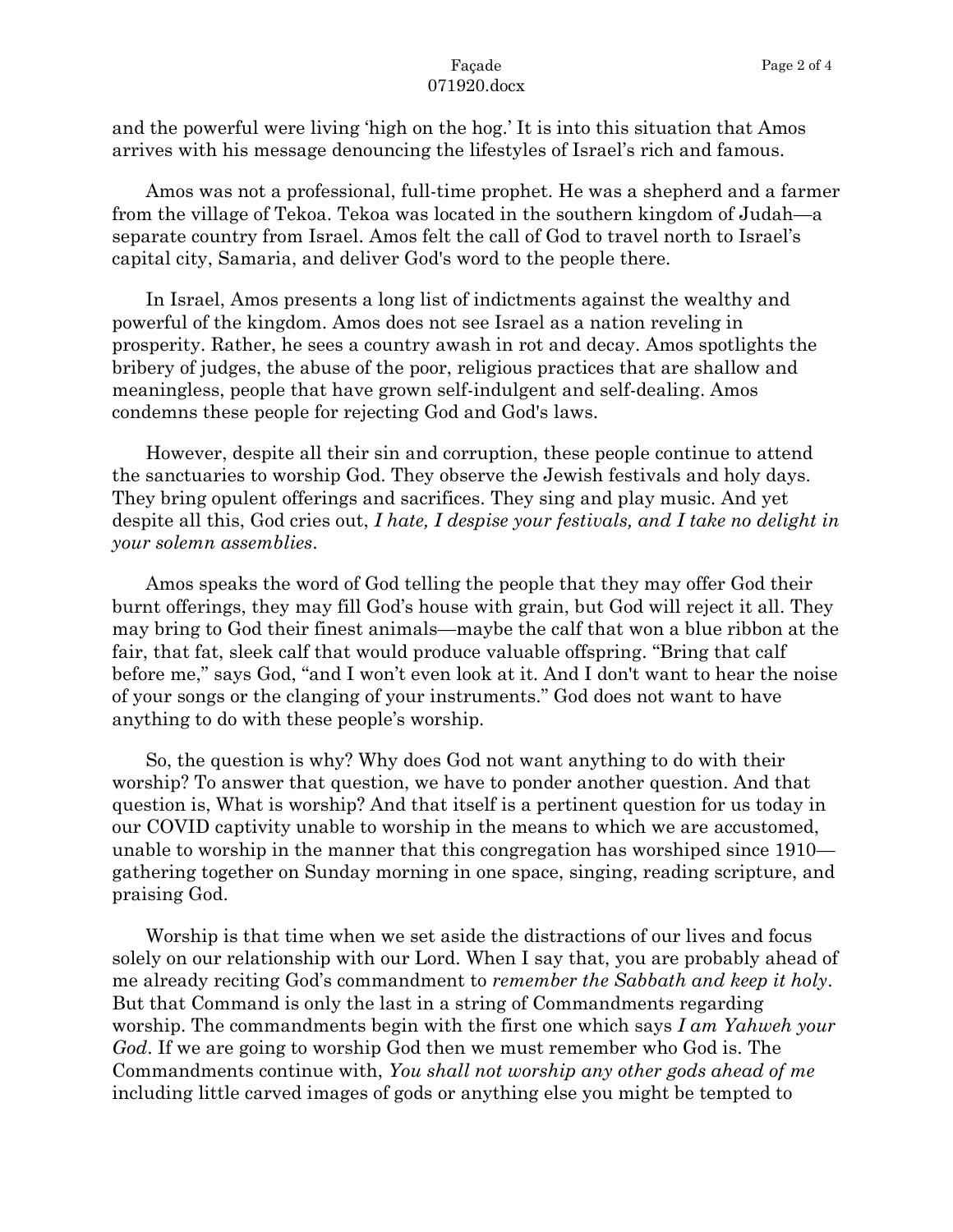## Façade 071920.docx

worship or put before Yahweh. The next commandment is *Do not call upon my name unless you mean it*. And finally, there is the one that instructs us to *remember the Sabbath*. These Commandments make it clear that we should keep God foremost in our lives. Worship is when we do that.

So, back to our question of why does God reject the worship of the Israelites? After all, aren't they observing the Sabbath as God commands? Aren't they bringing their generous offerings to God? So, what is wrong?

The issue is that despite these actions, the people of Israel do not live lives that are disconnected from God. They have other gods before the Lord—gods of greed and self-indulgence. They worship objects of luxury; they speak God's name with their lips but not their hearts; their Sabbath is never holy because God is not in it. Their worship is a Potemkin Village. It is a painted façade designed to mislead their God.

Because of their lives of corruption and abuse, because of the way they treat the vulnerable, because of the way they hurt people, God has no use for their worship. Their gifts and offerings are worthless, their songs are discordant to God's ears. Their attempts at worship are meaningless because these people have turned from their Lord. Their worship is empty because their lives are full of greed and corruption and lies. Their act of worship is not what God desires.

The thing that God does desire from us is a relationship. God does not yearn for fancy gifts; God aches for the intimacy and trust that is found in a close relationship—a relationship where we put God first in our lives. When we make God first, we can't help but experience the world differently. When we make God first, we see the world through a godly lens. And as a result, we treat others in a godly manner—with love, respect, and justice. That is all that God wanted from the people of Israel.

What kind of worship does God truly desire? Amos provides the answer. True worship is found when justice and righteousness prevail. Listen to the timeless words of the prophet: *Let justice roll down like waters, let righteousness run like an ever-flowing stream*. True worship is found when God's justice washes across our world like a mighty river.

Back to the Potemkin Village. There is a tremendous irony to this story about Grigory Potemkin constructing these fake villages. The story itself appears to be a fake. Although the notion of Potemkin Villages has been around for centuries, it is a myth. Historians today believe that the Potemkin Villages never actually existed. What historians do believe happened is that Potemkin did indeed spruce up a few villages and even added fake buildings. But this plan was not to deceive the Empress but rather to help her visualize how these war-torn communities might be